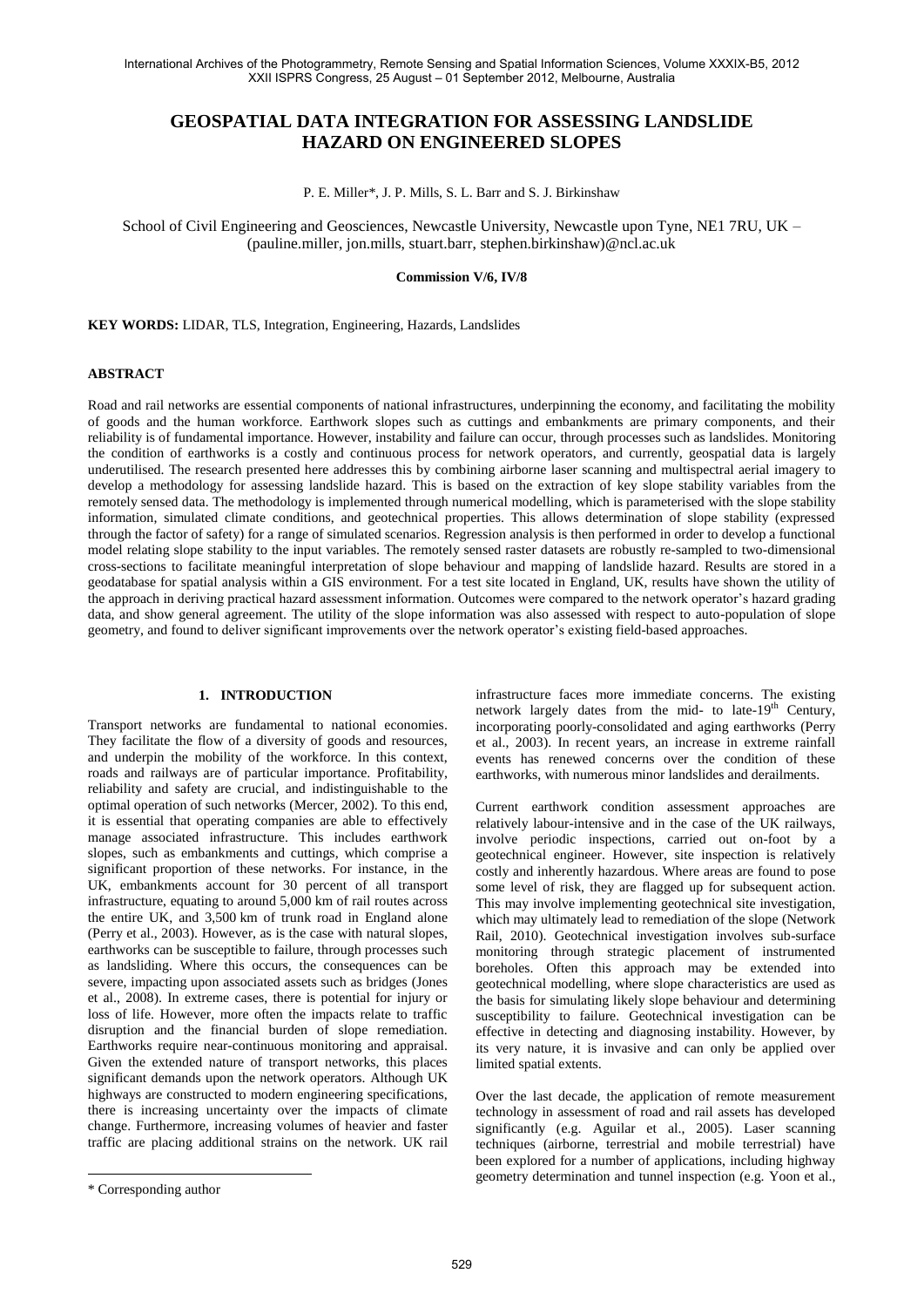[2009;](#page-5-5) [Tsogas et al., 2011\)](#page-5-6). Airborne laser scanning (ALS) and aerial imagery have been extensively utilised for landslide hazard assessment of natural hillslopes (e.g. [Dewitte et al.,](#page-5-7)  [2008;](#page-5-7) [Martha et al., 2010\)](#page-5-8). However, the application of these techniques, and remote monitoring in general, has received very little attention in relation to earthwork slopes. Although appropriate techniques and datasets are now more readily available, there still remains a gulf between the provision of such data and the delivery of meaningful information for endusers.

The research presented here addresses some of these shortcomings through the development of a remote methodology for assessing slope failure hazard. This approach combines variables derived from remotely sensed data, using these to parameterise a numerical geotechnical model. This allows the simulation of slope behaviour under a range of conditions, and through regression analysis facilitates mapping of slope failure hazard along a test corridor. The results of this approach are compared to those determined by the network operator. Finally, the potential of the approach for autopopulation of slope geometry is also examined.

### **2. TEST CORRIDOR AND DATASETS**

### **2.1 Test Corridor**

The research was applied to a 3.5 km railway corridor located near the town of Haltwhistle in northern England (Figure 1). The corridor comprises the Newcastle-Carlisle railway, which was identified by the network operator, Network Rail (NR), as being prone to minor landslides. This route is a double-track line, constructed in the 1830s. Within the test corridor, it is aligned in an east-west direction, and runs adjacent to the River South Tyne, within 15 m of the riverbank in places. Vegetation conditions are representative of those found across northern England; grass, shrubs and smalls trees dominate, interspersed with bare earth and mature deciduous trees.

#### **2.2 Datasets**

ALS data was acquired for the test corridor in July 2007 from a discrete pulse Optech ALTM 2050 sensor mounted on a helicopter platform. This instrument offers a pulse repetition rate of 50 kHz, which resulted in a relatively high spatial resolution dataset of around 20–50 points/m<sup>2</sup>. On-board GPS/IMU sensors enabled direct georeferencing. The data were compared to lidar targets distributed across the field site during data collection, and produced an RMSE<sub>XYZ</sub> of 10 cm as detailed by [Lim et al.](#page-5-9) (2007). Multispectral aerial imagery was acquired for the test corridor in September 2007, shortly after the lidar survey. The imagery was gathered using a compact airborne spectrographic imaging (CASI) sensor. This is a 32-band instrument which acquires data in the visible and near-infrared portions of the electromagnetic spectrum (397–988 nm), offering particular potential for vegetation and land-cover analysis. The data was captured from a flying height of 1100 m, resulting in a 0.6 m ground pixel footprint. Radiometric calibration was enabled by field spectroscopy measurements of three 6 m x 6 m artificial targets. Geometric calibration was undertaken by the data provider, and following check point analysis, the  $RMSE<sub>XY</sub>$  of the imagery was determined to be 1.10 m, which is within the operator's specifications. 1:2500 scale digital vector mapping was also utilised in the methodology. In addition to standard topographic features, the data also included polygons defining the extents of the railway earthworks.



Figure 1. Location of railway test corridor.

### **3. METHODOLOGY**

#### **3.1 Extraction of Slope Stability Variables**

A number of approaches have been adopted to assess landslide hazard and slope instability (e.g. [Guzzetti et al., 1999;](#page-5-10) [van](#page-5-11)  [Westen et al., 2008\)](#page-5-11). As observed by [Chang et al.](#page-5-12) (2010), most approaches fall into one of three categories: deterministic, heuristic or statistical. The most appropriate approach is generally governed by the goal of the study, the availability of data and the scale of the landslide features or study area [\(Corominas and Moya, 2008\)](#page-5-13). This research is concerned with relatively fine-scale processes acting over engineered slopes. Hence, a deterministic approach is particularly appropriate, as earthworks have been extensively modelled and investigated in relation to failure mechanisms and behaviour (e.g. [Abramson et](#page-5-14)  [al., 2002;](#page-5-14) [Manning et al., 2008\)](#page-5-15).

Numerous parameters have been identified as influential to the development of slope instability, and the relative importance of these may vary depending on the characteristics of the study region. Amongst the most commonly identified parameters are those relating to slope gradient, land-cover and soil moisture/rainfall. In this research, these key parameters were extracted following analysis of the ALS and multispectral imagery data. Firstly, a ground classification was performed on the ALS data using the *TerraSolid TerraScan* software. This allowed removal of non-ground points, and enabled a set of high resolution ground points to be exported to *ESRI ArcGIS*, where a 0.5 m DTM was generated for the test corridor. Sensitivity testing indicated that this provided appropriate spatial resolution for the earthwork slopes, whilst avoiding micro-topographic effects. The DTM was then used as the basis for extracting a 0.5 m slope gradient raster grid. Hydrological parameters such as soil moisture and flow accumulation are highly relevant in assessing slope stability and increase in importance as the scale of analysis becomes more detailed [\(van](#page-5-11)  Westen et al., 2008). In this research, the spatial distribution of soil moisture was considered through a topographic wetness index (TWI), whilst the more direct role of soil moisture in the development of failure was determined through numerical modelling (Section 3.2). Further details of the TWI, which was extracted directly from the 0.5 m DTM using the approach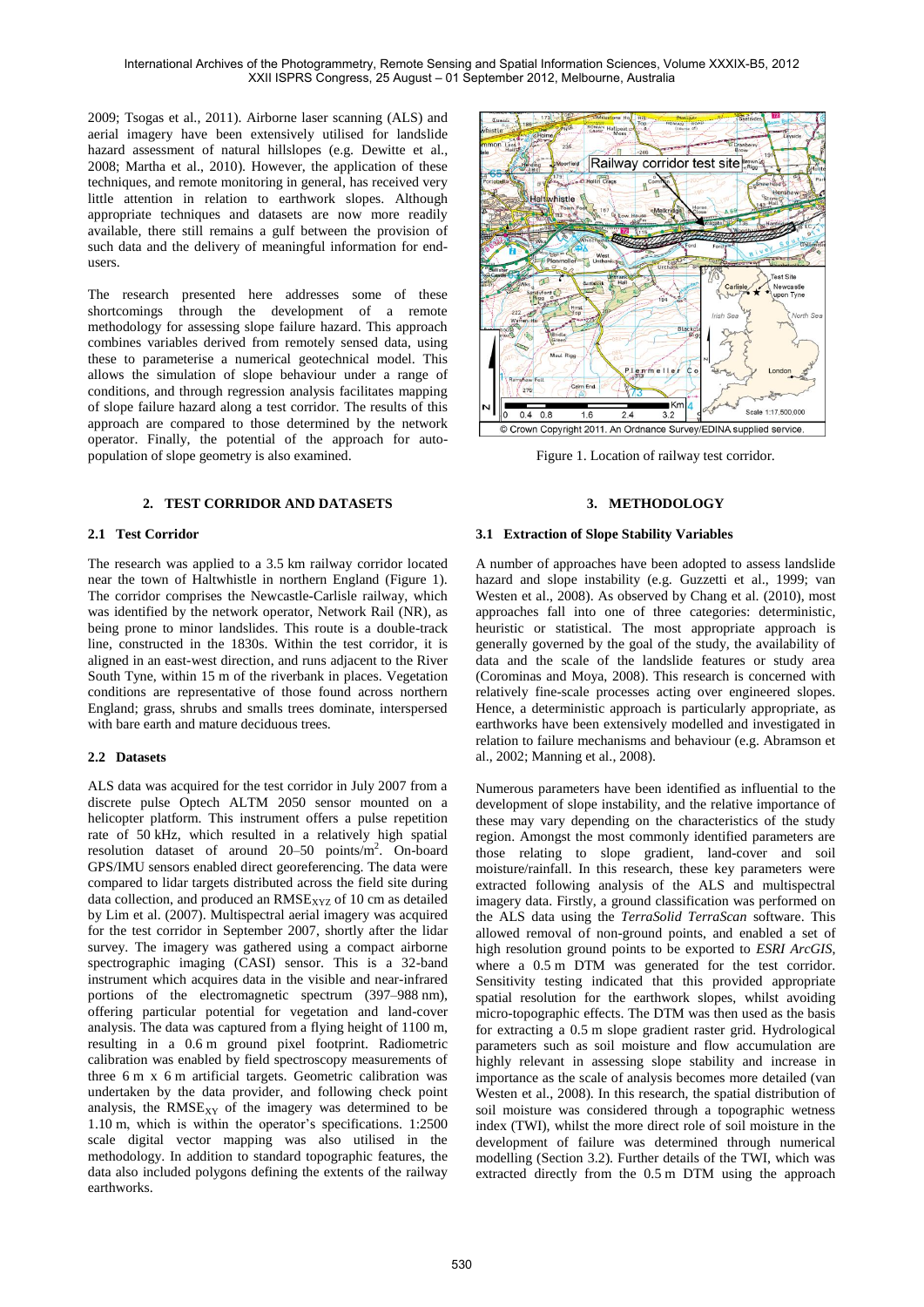presented by Tarboton (1997), can be found in Miller [et al. \(in](#page-5-16)  press). A 0.5 m TWI was derived for the test corridor, with lower TWI values corresponding to areas of greater saturation.

A supervised maximum likelihood classification was performed on the CASI imagery using *ERDAS Imagine*, allowing identification of three classes: bare earth; grass and shrubs; and trees. An overall classification accuracy of 77 % was achieved. These classes were selected to provide correspondence to the modelling configuration. The resultant classified image offers a pixel resolution of 0.6 m, which provides good spatial correspondence to the 0.5 m slope and TWI datasets.

# **3.2 Numerical Modelling**

In order to provide intelligence on likely slope behaviour, a coupled hydrological-geotechnical model was applied. Hydrological aspects are incorporated through *SHETRAN* [\(Ewen et al., 2000\)](#page-5-17), a 2D flow model which allows simulation of pore water pressures in response to rainfall. Rainfall was simulated over a ten year period, on a daily basis, for both the current climate and a future climate (2080). In both cases, the wettest day was selected to represent the worst case scenario, and the corresponding pore water pressures were transferred to the finite-difference software, *FLAC*, which models geotechnical aspects. The model was configured for five slope gradients, identified through analysis of the ALS data. These represent extremes of slope, as well as three more typical gradients found within the test corridor  $(11^{\circ}, 22^{\circ}, 30^{\circ}, 36^{\circ},$  and 49). In addition, the three land-cover categories were also configured in the modelling. This produced a total of 30 scenarios, which derive from unique combinations of the two climate scenarios, five slope cases, and three land-cover classes. The material and geotechnical properties of the slope (e.g. soil composition, water table, etc.) were available through a geotechnical site investigation report for a section of the test corridor [\(Owen Williams Railways, 2005\)](#page-5-18). The *FLAC* model was configured with a cell size of 0.5 m, and as output delivers a factor of safety (FoS) for each scenario. This is a geotechnical indicator of slope stability, and is the ratio between the restraining force (shear strength) and the mobilising force (shear stress), acting on a slope. Where this ratio is equal to or less than a value of unity, the slope is deemed to have failed. In the UK, for deep seated failures, a minimum value of 1.3 is specified for railway embankments [\(Perry et al., 2003\)](#page-5-1).

### **3.3 Slope Hazard Mapping**

In order to map landslide hazard across the test corridor, it was necessary to link the modelling results (FoS values) to the input variables. Following analysis, it was determined that cubic regression provided the best solution (coefficient of determination,  $R^2 = 0.99$  for all vegetation scenarios). This enabled the derivation of a functional model, which took the basic form:

$$
FoS_T = a + bS + cS^2 + dS^3 \tag{2}
$$

Where, in this example,  $F \circ S_T$  is the factor of safety value for the case of trees, *S* is the slope gradient in degrees, and *a, b, c,* and *d* are the coefficients of regression. Corresponding models were determined for bare ground and grass and shrubs. Whilst this provided a means of determining FoS based on the input slope and land-cover raster grids, this approach was not appropriate for direct mapping of failure hazard. Failure processes act over the slope as a whole, and considering individual pixels in isolation is nonsensical. Consequently, the input raster grids

were resampled to 2D cross-sections, with 0.5 m spacing in the 'along-track' direction either side of the railway line. This cross-section approach corresponds closely to the 2D geotechnical modelling configuration, and is also likely to be more intuitive for interpretation by engineers. The vector mapping polygons were used to restrict the analysis extents to the embankment and cutting features, as shown in Figure 2.



Figure 2. Slope cross-sections, clipped to earthwork polygons.

Raster cell values were extracted from the slope gradient, TWI and land-cover grids at the location of the intersecting crosssections. A toolset was developed in *Matlab* to automatically aggregate the pixel values for individual cross-sections and ensure rigorous assignment of parameters. Robust least squares linear regression was applied to the DTM values for each crosssection to establish a reliable slope gradient value. This allowed outliers, and the effect of smaller, flatter sections of slope to be overcome. In order to extract a single land-cover classification for each cross-section, the underlying pixel values were evaluated to determine the most dominant class. Following the assignment of a single slope gradient and land-cover value, it was possible to calculate a FoS value for each cross-section by applying the appropriate cubic regression model (2). As it was not possible to embed TWI within the geotechnical modelling, this variable could not be directly included in (2). Instead, TWI was considered as an additional risk factor. As water will accumulate in the lower regions of a slope, the mean TWI value was determined over the lower third portion of the slope section only. This was found to produce an appropriate reflection of the variability throughout the test corridor. Following this, the distribution of the lower third mean TWI values for all the cross-sections in the corridor were analysed, and a 5 % threshold was applied. This corresponds to a value of 0.006 (for this dataset), which is exceeded by 95 % of the data. This 5 % threshold enabled identification of extreme low values, without restricting the selection to only fully-saturated areas with TWI=0. Cross-sections having a TWI of less than 0.006 were flagged as contributing an additional risk factor, resulting in the classification as detailed in Table 1.

| Risk   | FoS           | TWI          |  |
|--------|---------------|--------------|--|
| Low    | $1.40 - 1.79$ | > 0.006      |  |
|        | $\geq 1.80$   | Any          |  |
| Medium | $1.30 - 1.39$ | > 0.006      |  |
|        | $1.40 - 1.79$ | $\leq 0.006$ |  |
| High   | < 1.30        | Any          |  |
|        | $1.30 - 1.39$ | $\leq 0.006$ |  |

Table 1. Thresholds for cross-section risk classification.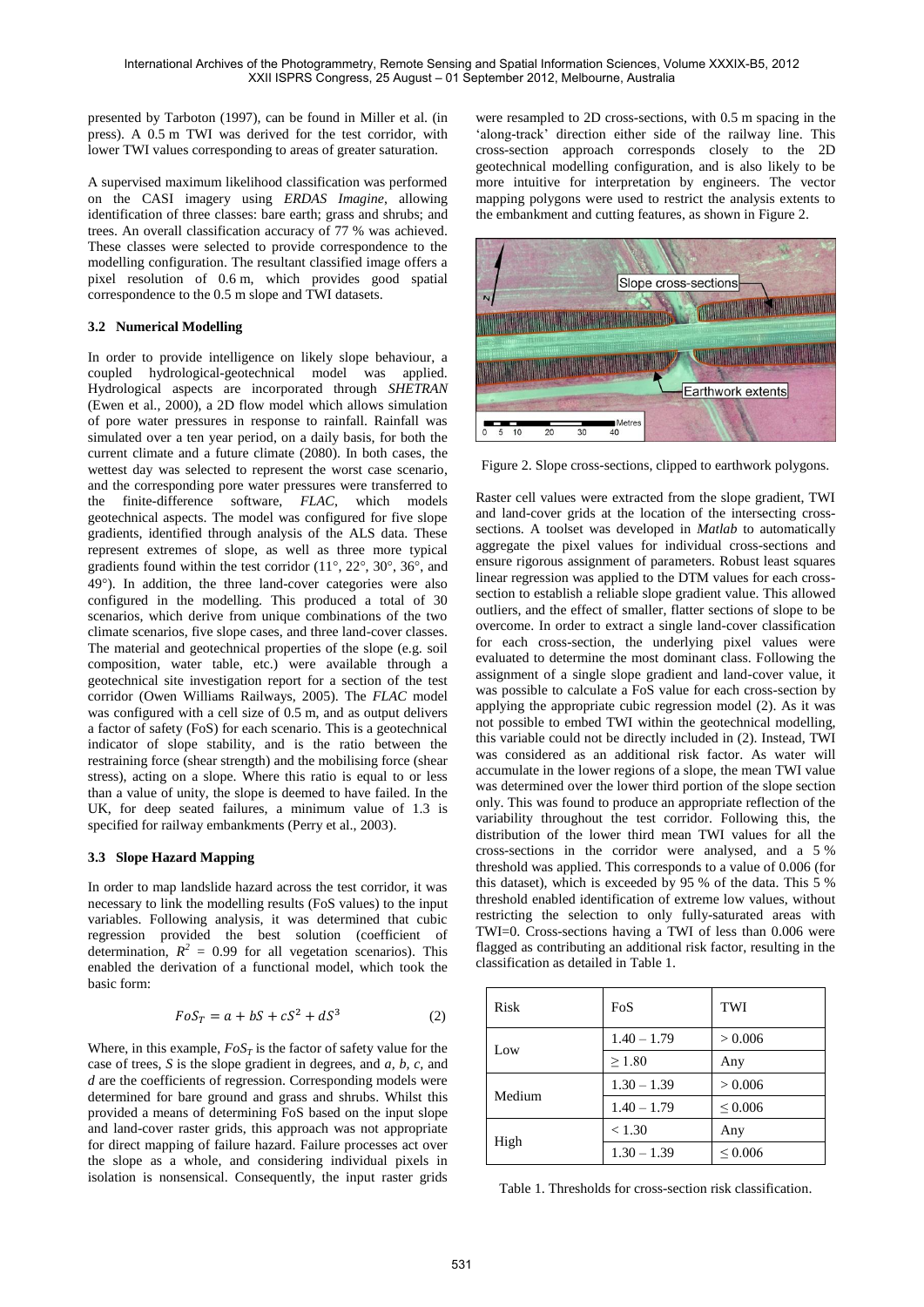### **3.4 Deriving Slope Metrics**

In addition to determining FoS and risk for each cross section, a number of additional slope metrics were derived for each crosssection in *Matlab*. This includes slope aspect, slope height and length, and earthwork type (cutting/embankment). This additional information is stored in a geodatabase alongside the FoS and risk information and is integrated within a GIS environment to allow for spatial querying and analysis of individual sections by end-users.

### **4. RESULTS**

# **4.1 Slope Stability Modelling**

The modelling results indicated that slope gradient exerts the greatest influence on slope stability, with increasing slope gradients strongly correlated to reduced FoS values. Land-cover has a consistent, but more subtle effect, with minor reductions in FoS as vegetation changes from trees, to grass and shrubs, and then bare earth. This is to be expected, as the main effect of increased land-cover in the modelling is to increase evaporation, thus effectively stabilising the slope. FoS values only reached critical levels (i.e. around 1.3) under the most extreme slope gradients. Results for the future climate were only marginally different, and generally trend towards more stable earthworks. This is most likely because the climate simulations indicated that the future climate (2080) would be characterised by longer, drier summers, thus reducing overall moisture content. These results are presented in full in [Miller et](#page-5-16)  al. (in press).

# **4.2 Mapping Slope Failure Hazard**

FoS values were derived for the slope cross-sections using the approach described in Section 3.3. The vector mapping data were found to be highly effective in restricting analysis to the earthwork extents. Across the test corridor, the results indicated that there were no extended high risk areas. Further, only a few sections were assigned a FoS of 1.3 or less, and these were generally high gradient slopes adjacent to bridge abutments. Figure 3 illustrates the results of the cross-section risk mapping for a portion of the test corridor comprising embankments. The majority of medium risk earthworks were located on the northern aspect of the test corridor (e.g. Figure 3), and most likely reflect increased TWI values. This is due to the fact that runoff from the uplands to the north will naturally accumulate in this region of the corridor.

The FoS values were evaluated through comparison to NR risk grading data which was derived in 2008, and which was expected to provide relatively good temporal agreement. Full details of this assessment are presented in [Miller et al.](#page-5-16) (in press). Essentially this highlights a broad general agreement between the modelling-based approach and the NR condition assessment, although there is no significant correlation between the results. This is likely due to the fact that unlike the modelling-based method, the NR approach is only semiquantitative, and does not produce truly-continuous output values. Additionally, while both approaches are heavily based on slope geometry, the NR method also considers a number of additional factors, such as movement indicators (e.g. cracking), drainage conditions and the presence of animal activity.

# **4.3 Assessing Slope Metrics**

As outlined in Section 3.4, a number of slope metrics were derived through the *Matlab* analysis. This enabled a more direct comparison to NR data. As the NR risk assessment algorithm is heavily dependent upon slope geometry, this was also expected to provide a reflection of the utility of remote sensing techniques such as ALS for auto-population of this information. Firstly, it was possible to assess the earthwork classification. The earthwork type (embankment/cutting) is derived through analysis of the slope gradient as part of the robust gradient fitting in *Matlab*. The spatial location of these features is derived from the vector mapping polygons. It was determined that the research methodology was able to identify 99 % (3952 m route length) of earthwork classified by NR as embankments, and 100 % (1210 m route length) of classified cuttings for the test corridor. A further comparison was carried out with respect to slope gradient and slope height, which play an important role in both hazard assessment approaches. The differences in the derived gradients and heights are presented in Table 3 and 4 respectively. N/S refers to earthworks on the north or south aspect of the track, and Emb/Cut refers to embankments and cuttings respectively.

| Type  | Difference $(NR - ALS)$ |                      |           |           |                        |
|-------|-------------------------|----------------------|-----------|-----------|------------------------|
|       | Mean $(°)$              | $\sigma$ ( $\circ$ ) | Min $(°)$ | Max $(°)$ | No. 110 yd<br>sections |
| N Emb | 9.28                    | 7.07                 | 1.07      | 22.30     | 19                     |
| S Emb | 11.33                   | 2.73                 | 4.82      | 18.09     | 28                     |
| N Cut | 11.67                   | 6.15                 | 3.07      | 23.82     | 8                      |
| S Cut | 6.31                    | 3.38                 | 2.00      | 9.93      | 4                      |

Table 3. Difference statistics for ALS-derived slope gradients compared to those evaluated by NR.

| Type  | Difference $(NR - ALS)$ | No. 110     |        |        |                |
|-------|-------------------------|-------------|--------|--------|----------------|
|       | Mean $(m)$              | $\sigma(m)$ | Min(m) | Max(m) | yd<br>sections |
| N Emb | 0.71                    | 0.48        | 0.05   | 1.49   | 19             |
| S Emb | 1.69                    | 0.84        | 0.09   | 3.42   | 27             |
| N Cut | 1.29                    | 0.67        | 0.35   | 2.64   | 10             |
| S Cut | 0.74                    | 0.49        | 0.40   | 1.30   | 3              |

Table 4. Difference statistics for ALS-derived slope heights compared to those evaluated by NR.

These results detail the difference between the slope gradients and heights generated for each 110 yard section through the ALS-based data and the values supplied by NR. The ALS-based values are determined by calculating the mean of the individual cross-section slope gradients and heights falling within each 110 yards. Table 3 reveals quite significant differences between the two sets of gradients, with mean differences consistently close to 10°. Likewise, the slope height differences, as presented in Table 4, are also relatively large, with mean differences of up to 1.69 m in the case of south-facing embankments, with a maximum corresponding discrepancy of 3.42 m. This is quite significant in that the discrepancy constitutes a sizeable portion of the typical earthwork height of around 3-4 m. These differences in slope geometry likely stem from the fact that the NR values are determined by inspectors on-site, and are not always rigorously measured. The geometry is often gauged approximately, with only occasional direct measurements of gradient by clinometer. Manual checks performed on a sub-sample of 110 yard sections indicated that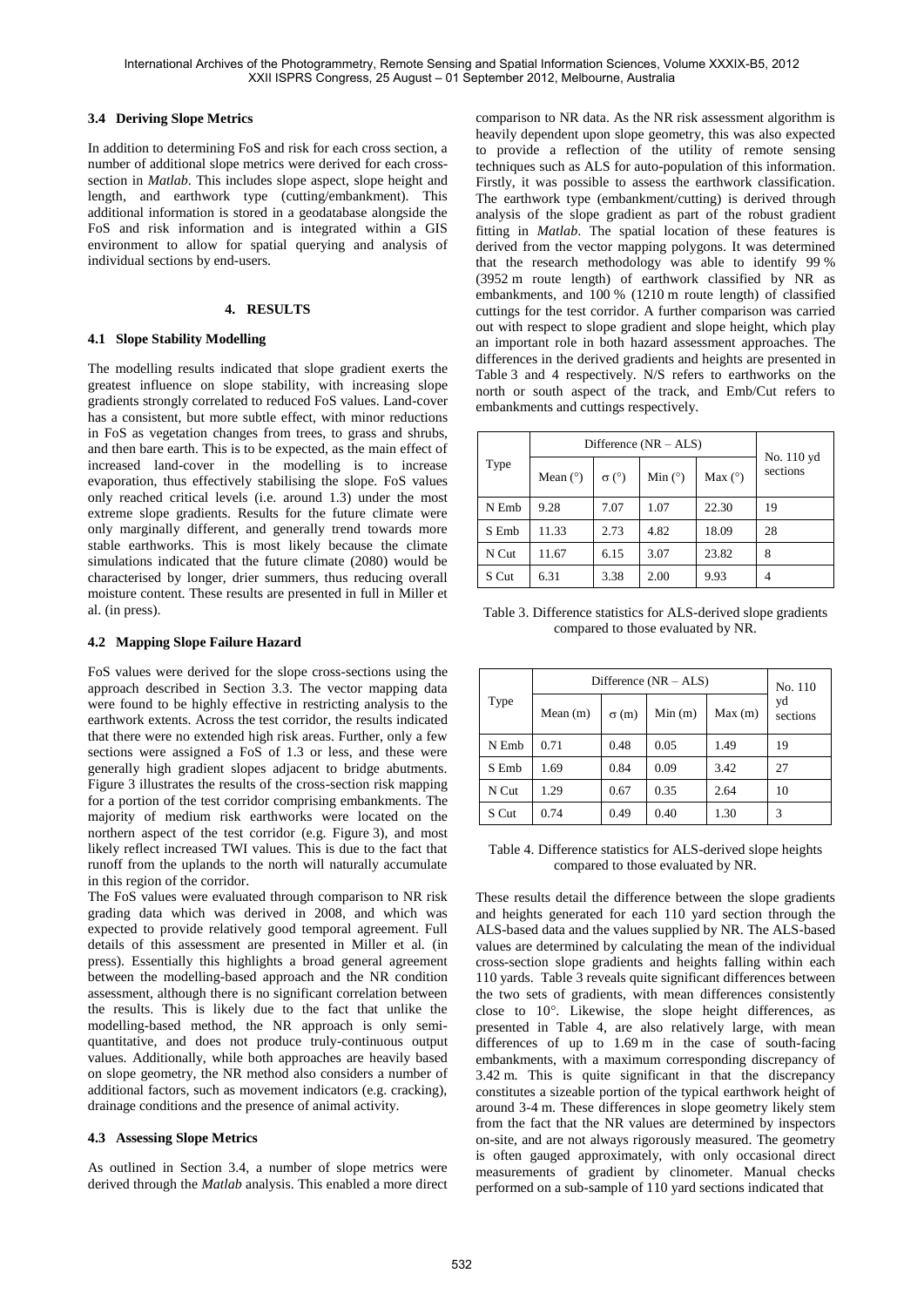International Archives of the Photogrammetry, Remote Sensing and Spatial Information Sciences, Volume XXXIX-B5, 2012 XXII ISPRS Congress, 25 August – 01 September 2012, Melbourne, Australia



Figure 3. Cross-section risk classification for section of test corridor.

the ALS-derived height and gradient values are relatively reliable, and can be expected to be several orders of magnitude better than those delivered by NR. The differences (Table 3 and Table 4) are all positive, indicating that slope gradients and heights are overwhelmingly over-estimated by NR inspectors. As the NR hazard assessment algorithm is heavily weighted on the basis of slope geometry, errors of  $10^{\circ}$  in gradient and 1.5 m in height could result in a particular section being assigned a high failure score, resulting in it being pushed into a more extreme risk category and delivering overly-pessimistic risk assessment.

#### **5. DISCUSSION**

This research has demonstrated the value of remote sensing for semi-automated assessment of slope failure hazard on transport corridor earthworks. The developed toolset facilitates the integration of the remote sensing parameters with the numerical modelling outcomes, delivering a quantitative measure of slope failure hazard through the FoS. This is further augmented through incorporation of TWI as an additional risk factor. This approach supports practical end-user querying and analysis of the results in a GIS environment at high spatial resolution. The provision of additional slope metrics (aspect, slope height and length, etc.) provides a basis for informed decision-making, considering slope regions in broader context.

Detailed discussion of the utility of high resolution remote sensing for this application is presented in [Miller et al. \(in](#page-5-16)  press). However, essentially, the high resolution ALS and multispectral imagery proved fundamental in capturing variations in slope and vegetation along the test corridor, underpinning the provision of high spatial resolution hazard assessment information. The coupled hydrological-geotechnical modelling was found to provide an effective tool for quantifying slope behaviour under a range of representative scenarios. Numerical modelling is a widely-implemented approach for assessing slope stability. However, it is normally only applied over relatively limited extents. Through integration with remotely-sensed variables, the approach developed here has allowed this technique to be applied over a broader area. However, in considering applicability at the network scale, further investigations are required in order to assess transferability under differing regional conditions (e.g. geology/environment). The hazard mapping approach is able to deliver a practical solution for slope stability assessment, which presents the user with the slope factor of safety, a derived risk assessment and a number of additional slope metrics. This information is likely to be most valuable in aiding the decision

making process, and in assisting in the prioritisation of site inspection. The approach can be easily integrated within a GIS environment, thus providing geotechnical engineers with a flexible and intuitive means of assessing earthwork condition.

The results of the earthwork geometry investigations are particularly encouraging and demonstrate how techniques such as ALS can directly contribute to existing earthwork assessment workflows. Determination of earthwork height and gradient are fundamental to the existing NR safety grading approach. However, the existing means of estimating these variables was found to comprise significant potential for error. Such errors are likely to propagate into the final safety classification. However, it should be noted that in the case of the data examined here, the NR gradients and heights were nearly all over-estimated, and thus the results are overly-pessimistic – i.e. safety is not compromised. Despite this, there is still potential for increasing efficiency and reducing inspection workload by ensuring that the delivered geometry values are more accurate. These findings provide strong support for the implementation of a more robust approach. In this context, ALS is highly suitable, offering remote, reliable derivation of these parameters, which would enable auto-population of slope geometry.

#### **6. CONCLUSION**

This paper has presented the development and implementation of a methodology for remote assessment of slope failure hazard in transport corridor environments. The approach is based on the derivation of key slope stability variables from remotely sensed datasets, and the use of this information to parameterise a coupled hydrological-geotechnical model. This provides the foundation for subsequent mapping of failure hazard. The remotely-sensed datasets are also used to determine a number of slope geometry metrics, to provide additional context for assessing slope stability. This aspect shows strong potential for direct incorporation in existing condition assessment workflows to enhance reliability through auto-population of slope geometry. The results have demonstrated that the overall approach presented here is able to provide a practical means of assessing earthwork condition and susceptibility to failure at high spatial resolution. The method offers scope for tighter integration with industry assessment workflows, with potential for extension to the network-scale.